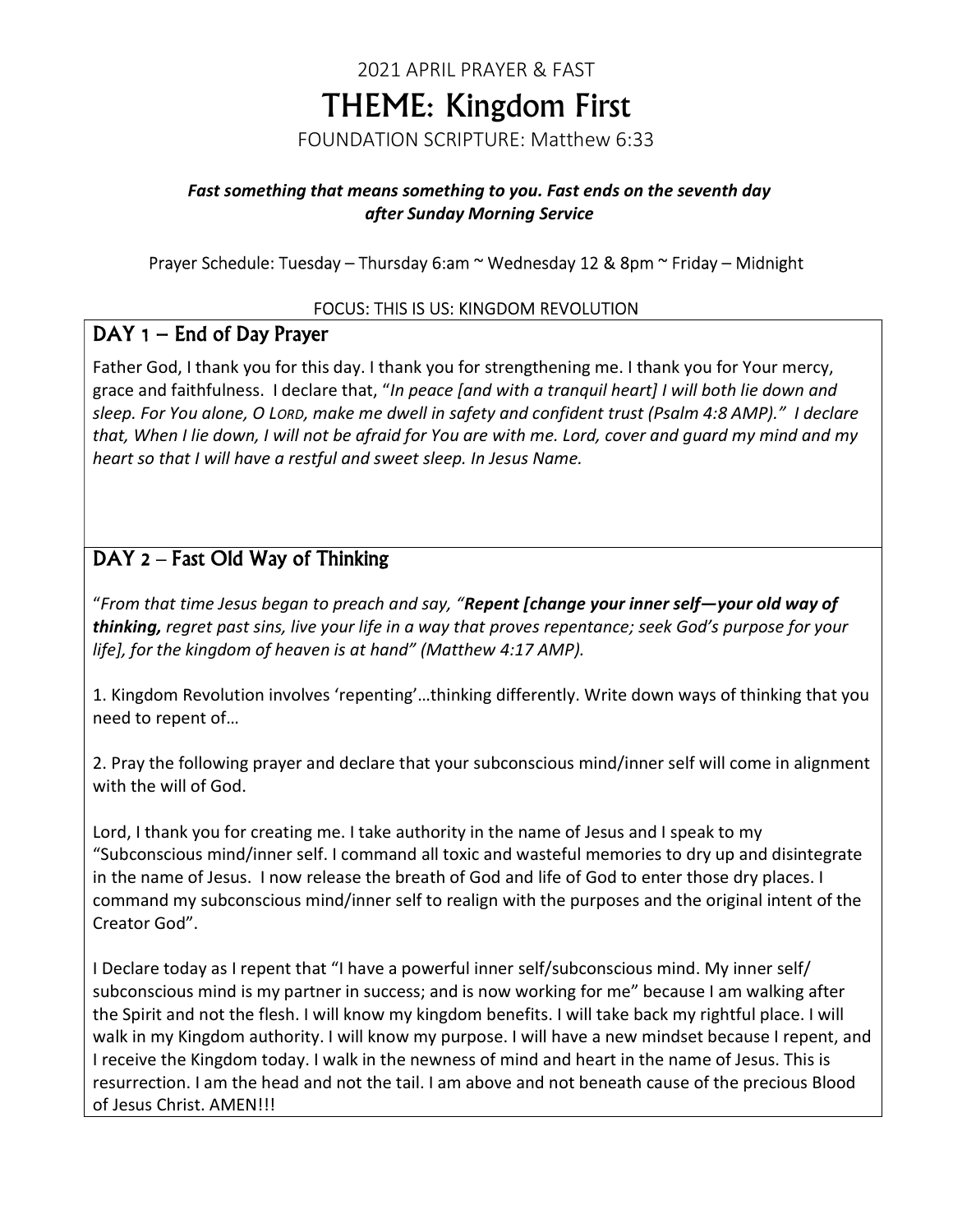(Statements in quotation from book Whole Soul" by Dr. Gayle Rogers and other statements by Pastor Lorraine)

## DAY 3 – Position Yourself

1. Read Exodus 34:1-12 & 1 Corinthians 2:9-10.

2. In verse 2, The Lord told Moses, "Be ready in the morning to climb up Mount Sinai and present yourself to me on the top of the mountain." Over the next few days, get up earlier than you usually do and prepare yourself for meeting with the Lord. For some it might mean that you need to get out of the bed and change your position.

3. Pray for the Holy Spirit to reveal the heart of God.

4. During this prayer and fast, write down what you believe the Lord is revealing.

## DAY 4 – Stretch Your Faith

1. Read John 5:1-15; Matthew 9:20-22

- 2. Write down the names of people you know that need any type of healing.
- 3. Pray, release your faith and believe God for their healing.

## Day 5 – Big Picture Thinking

Big Picture – is defined as the entire perspective on a situation or issue. (Merriam Webster Dictionary) Big Picture thinking is different from being detailed oriented.

Big Picture thinkers take time to step back and look at the big picture.

Big Picture thinkers ask hard or strategic questions.

Big Picture thinking is valuable in the Kingdom of God.

1. In what ways are you a Big Picture Thinker?

2. Read Mark 10:13-16. In verse 14, Jesus became indignant with the disciples for discouraging and hindering people for bringing their children to Him. In what ways, have you discouraged or hindered people from getting to Jesus?

3. Pray for revelation and insight to see the Big Picture.

### DAY 6 – The Greatness of God

1. Read Psalm 96:4, 47:7, 136:4; 1 Chronicles 16:25, 29:11; Nehemiah 1:5, Jeremiah 10:6, Ephesians 2:4 and 1 Peter 1:3.

2. Write how the greatness of God is working in your life.

3. Pick one of the above verses to pray and declare God's greatness in and over your life, family, etc…